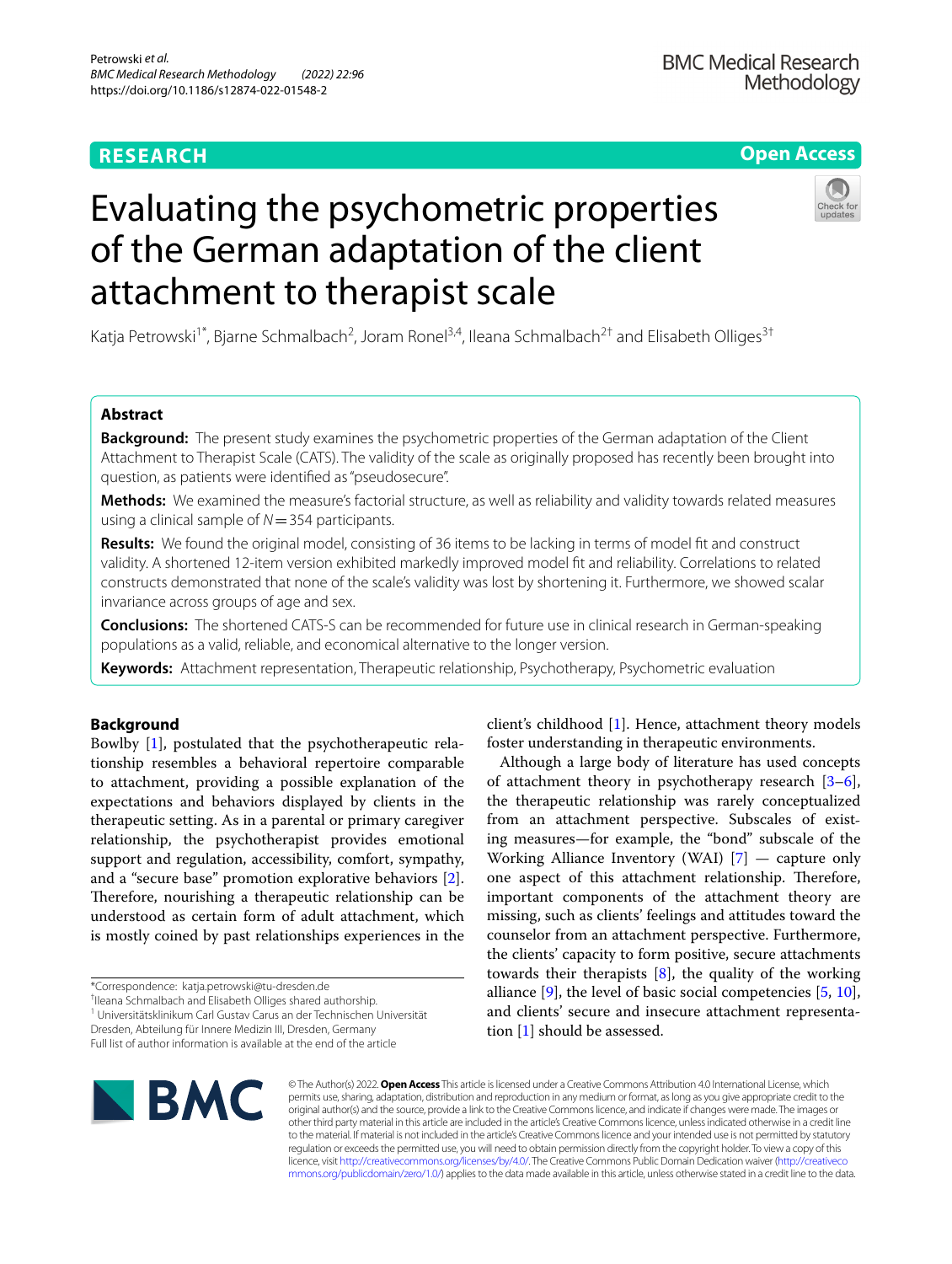Therefore, the Client Attachment to Therapist Scale (CATS) was developed. To this end, nine experienced therapists generated items based on the description of the behavior displayed by infants of secure, ambivalent, and avoidant attachment described by Ainsworth and her colleagues  $[11]$  $[11]$ . The panel generated a total of 272 items. After removing redundant items and changing the wording to minimize response set bias, the initial version of the CATS contained 100 items with a 6-point response scale. After pretesting, a factor analysis based on *n*=138 patients revealed one large factor, which captured client perceptions of secure attachment and two smaller factors, which captured more troubled attachments to the therapist. The subscales (*Secure*, *Avoidant-Fearful* and *Preoccupied-Merger*) demonstrated acceptable internal and retest reliability ( $\alpha$  > .72; *r* > .63).

Clients with high scores in the CATS *Secure* subscale viewed their therapists as emotionally available, supportive, and encouraging exploration of an uncomfortable emotional experiences  $[1]$  $[1]$ . These types of clients are prone to record a positive working alliance, good objectrelations capacity, and a relatively solid perception of self-efficacy. Clients with elevated scores on the CATS *Preoccupied-Merger* subscale, long for boundaryless affiliation to the therapist and wish a deeper and intense relationship. These clients are also characterized by a constant rumination on their therapist and are highly compliant in terms of depending on others. The relationship of the CATS *Preoccupied-Merger* subscale with the working alliance implies attachment to the therapists, even without a dialectical goal settlement between client and therapist. Clients who scored high on the CATS *Avoidant-Fearful* subscale tend to mistrust their therapists, avoided rejection, and were not compliant in open up to their therapists. Clients who scored high on the CATS *Avoidant-Fearful* subscale exhibited the weakest working alliances and object-relations shortcomings.

For diferential validity, the CATS was applied together with social competencies, social support, and personality questionnaires [[12,](#page-10-10) [13\]](#page-10-11). Furthermore, in various psychotherapy studies the CATS was used to specify the efect of the client attachment to therapist onto transference [[14\]](#page-10-12), depth in session [[15\]](#page-10-13), interpersonal process [\[13](#page-10-11)], WAI, and outcome [[16–](#page-10-14)[18](#page-10-15)]. In addition, the premature termination  $[19]$  $[19]$ , session impact  $[4]$  $[4]$ , emotion, and mood awareness [\[20](#page-10-18)] could be predicted by the client attachment to therapist (CATS). Recent studies also showed the infuence of the therapist's attachment and the clients' attachment to therapist onto WAI and session exploration [[21–](#page-10-19)[26](#page-10-20)].

Even though the CATS was psychometrically investigated, the factorial structure of the CATS has not been yet investigated by a confirmatory factor analysis. This is of special importance since, patients were recently identifed as pseudosecure attached patients [[27](#page-10-21)]. Patients with pseudosecure and secure attachment to the therapist present some similar features in the early sessions such as: easily bonding, readiness to self-disclose, regard their therapist in strongly positive terms, and place high value on the therapeutic relationship  $[27]$ . The crucial diference is that patients with a pseudosecurity pattern idealize their therapist and are highly dependent of him or her. This might be explicable by the high intercorrelation between the clients' secure attachment to the therapist (CATS-*Secure*) with the clients' avoidant attachment (CATS-*Avoidant-Fearful*; *r*=−.693, *p*<.001). Hence, one of our aims was to identify clearly separable factors and provide a clear-cut illustration of the three-factor structure of the CATS. For this aim, the German adaptation of the original scale was implemented [[24](#page-10-22)]. Such was previously translated by experts from English into German according to common translation guidelines [[25–](#page-10-23)[28\]](#page-10-24). Nevertheless, the psychometric properties were not primary focus of the past investigation  $[24]$  $[24]$  $[24]$ . Therefore, a further aim of the present study is to evaluate the psychometric properties of the scale and if required optimize them based on a large sample. Especially in clinical research, in which patients do not feel well, long questionnaires with 36 items such as the CATS might be a tiring and a more economic version would be highly appreciated. Consequently, the need of shorter scale in this research feld may be a practical contribution for patients and therapists.

#### **Methods**

In order to ensure the quality of the analyses, two samples were collected at two different timepoints. Thus, in the frst study (Study 1), the psychometric properties of the translated scale were piloted (Sample 1). With the purpose of confrmatory validation, a second study (Study 2) was conducted to evaluate the final scale (Sample 2). The results of each study are reported in the respective results section.

#### **Participants**

The attachment representations of patients in a naturalistic inpatient were assessed. Similar to instructions given to the participants in the original CATS development study, all clients in both of our samples were reassured their therapist would never have access to ratings of their therapeutic relationship. The study was approved by the ethics committee of [masked for review] (Code of ethics: 112052007). In general, the average duration of treatment was 64.05 calendar days (*SD*=28.54). In addition to a daily group therapy session with their primary therapist, patients also saw their primary therapist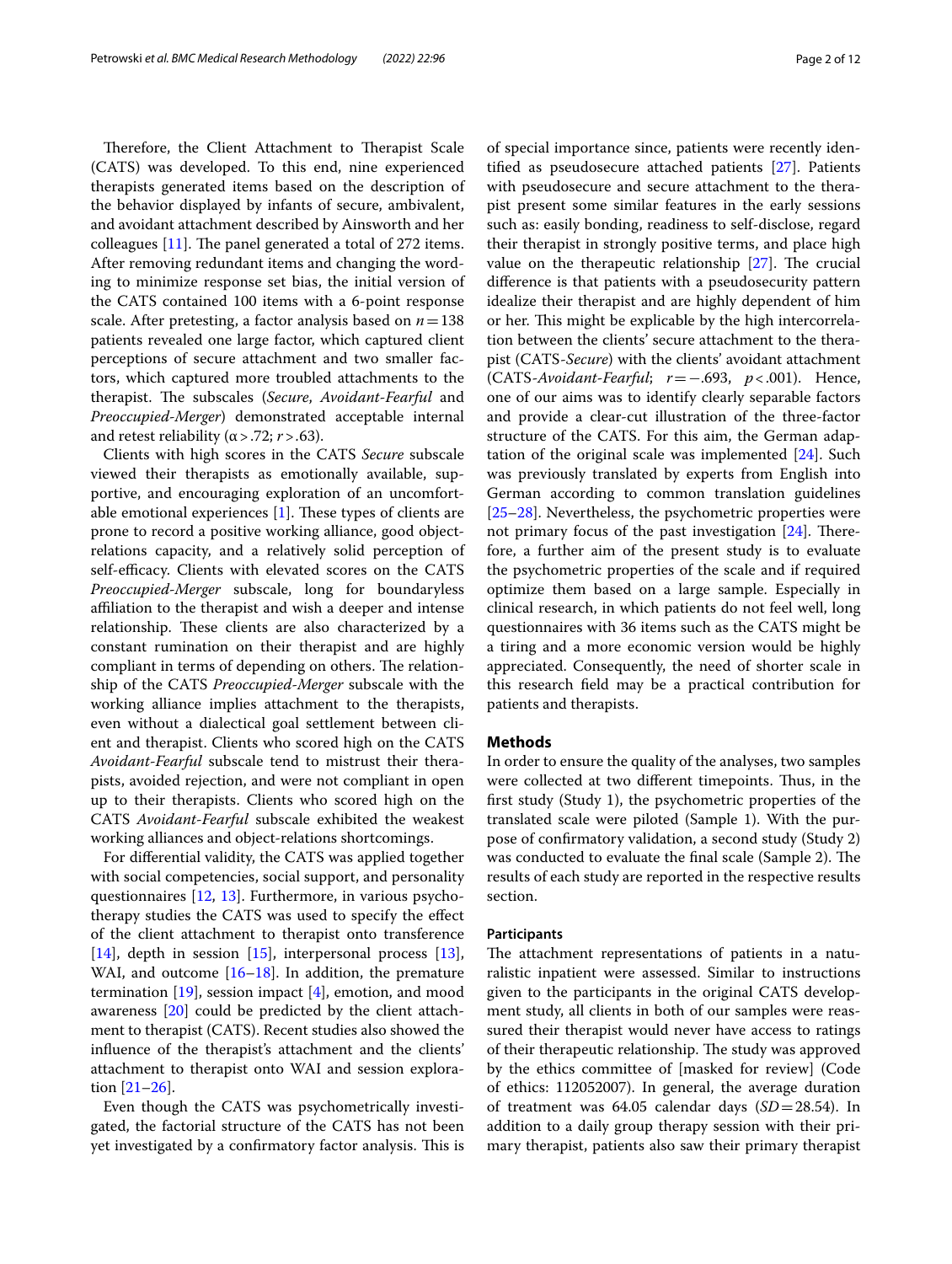for individual focal therapy twice a week for 50min. As a result, the contact with their primary therapists was intensified. The other members of the therapeutic team had patient contacts lasting merely 10 to 15 min. The psychotherapists who were asked to take part in our study had a professional background with a psychological or medical education with an additional license for practicing psychotherapeutic treatment.

In Study 1 (Sample  $1 = N = 433$ ), 79 participants were excluded due to missing data, leading to a total sample size of  $N=354$ . Thirty-one participants in this sample had missing values of no more than three items in a scale. We substituted those missing values with the item mean. The imputation via mean values was carried out on a per-person-basis. Thus, the personal characteristics of each participant have been taken into account. Sample 2 ( $N=306$ ), no missing values were identified. The ICD-10 diagnoses confirmed by SCID  $[29, 30]$  $[29, 30]$  $[29, 30]$  $[29, 30]$  were in Sample 1 mostly afective (F30–39; 114/32%) followed by anxiety disorders (F40-F41; 55/16%), adjustment/stress disorders (F43; 37/10%), and somatoform disorders (F45; 35/10%). In Sample 2 (*N*=306), most of the diagnoses were mental, behavioral and neurodevelopmental (F01-F99; 98/32%) followed by factors infuencing health status and contact with health services  $(Z00-Z99; 27/8.8%)$ . The majority of the mental disorders were related to anxiety, dissociative, stress-related, somatoform and other nonpsychotic mental disorders (F40-F4; 15/5.0%), followed by mental and behavioral disorders due to psychoactive substance use (F10-F19; 10/3.3%) as well as behavioral syndromes associated with physiological disturbances and physical factors (F50- F59;  $7/2.2\%$ ). The general symptom severity at admission was quite high (SCL-90-R-GSI T value at admission was  $M = 69.98$ ; *SD* = 11.35) and had significantly decreased at discharge, even though the level was still high (*M*=61.89, *SD*=13.70) (*t*=13.36, *df*=335, *p*<.001; *d*=.65). Depression symptoms were also quite pronounced (BDI-score at admission was  $M = 26.61$ ;  $SD = 12.36$ ) and significantly decreased at the end of therapy  $(M=16.60, SD=12.72;$  $t=15.95$ ,  $df=285$ ,  $p<0.001$ ;  $d=.79$ ). The sociodemographic data of the participants is reported in Table [1](#page-2-0).

#### *Measures*

For the study at hand (Study 1,2) we implemented the German-versions of each of the following measures.

A German adaptation of the *Client Attachment to Therapist Scale* (CATS) [\[5](#page-10-7)], was applied to analyze the patients' feelings and expectations toward their therapist from an attachment point of view. The CATS encompass 36 items arranged in three sub-scales: the *Secure* sub-scale (14 items: e.g., 'my counselor is dependable'), the *Avoidant-Fearful* sub-scale (12 items:

#### <span id="page-2-0"></span>**Table 1** Sociodemographic characteristics of the study samples

|                                 | Sample 1<br>$(n=354)$         |      | Sample 2<br>$(n=306)$         |      |  |
|---------------------------------|-------------------------------|------|-------------------------------|------|--|
|                                 | n                             | %    | n                             | %    |  |
| Gender                          |                               |      |                               |      |  |
| Female                          | 263                           | 74.3 | 188                           | 61.4 |  |
| Male                            | 88                            | 24.9 | 118                           | 38.6 |  |
| Missing                         | 3                             | .8   |                               |      |  |
| Age, years                      | $M = 37.24$ ,<br>$SD = 13.12$ |      | $M = 46.90$ ,<br>$SD = 16.87$ |      |  |
| Missing                         | $\overline{7}$                | 2.0  | 0                             | 0    |  |
| Family status                   |                               |      |                               |      |  |
| Single                          | 108                           | 3.5  |                               |      |  |
| Committed Relationship          | 88                            | 24.9 |                               |      |  |
| Married                         | 107                           | 3.2  |                               |      |  |
| Separated                       | 9                             | 2.5  |                               |      |  |
| Divorced                        | 26                            | 7.3  |                               |      |  |
| Widowed                         | $\overline{2}$                | .6   |                               |      |  |
| Missing                         | 19                            | 5.4  |                               |      |  |
| Education                       |                               |      |                               |      |  |
| 8-10 years                      | 212                           | 51.4 |                               |      |  |
| $\leq$ 12 years                 | 111                           | 31.4 |                               |      |  |
| School for handicapped children | 10                            | 2.8  |                               |      |  |
| No schooling completed          | $\overline{2}$                | .6   |                               |      |  |
| Student                         | $\overline{4}$                | 1.1  |                               |      |  |
| Missing                         | 15                            | 4.2  |                               |      |  |
| Employment                      |                               |      |                               |      |  |
| Blue-collar worker              | 110                           | 31.1 |                               |      |  |
| White-collar worker             | 131                           | 37.0 |                               |      |  |
| Self-employed                   | 23                            | 6.5  |                               |      |  |
| Un-employed                     | 42                            | 11.9 |                               |      |  |
| Missing                         | 48                            | 13.6 |                               |      |  |

'I don't like to share my feelings with my counselor'), and the *Preoccupied-Merger* sub-scale (10 items: 'I think I am my counselor's favorite client'). High avoidance mirrors the patients' distrust towards the therapist and disagreement whereby patients are not compliant in opening up and feel uncomfortable and disgusted when speaking in therapy. High preoccupation reflects the patient's thoughts about the therapist and the desire for a closer the therapeutic relationship. Patients answer on a six-point-scale from strongly agree (1) to strongly disagree  $(6)$ . The evidence of validity was evinced by signifcant correlations of the CATS subscale scores with scales of adult attachment, working alliance, and object relations. The internal reliabilities (Cronbach's Alpha) for the *Secure*, *Avoidant–Fearful* and *Preoccupied-Merger* sub-scales were .78, .83, and .82, respectively [[5\]](#page-10-7). In the current sample, the internal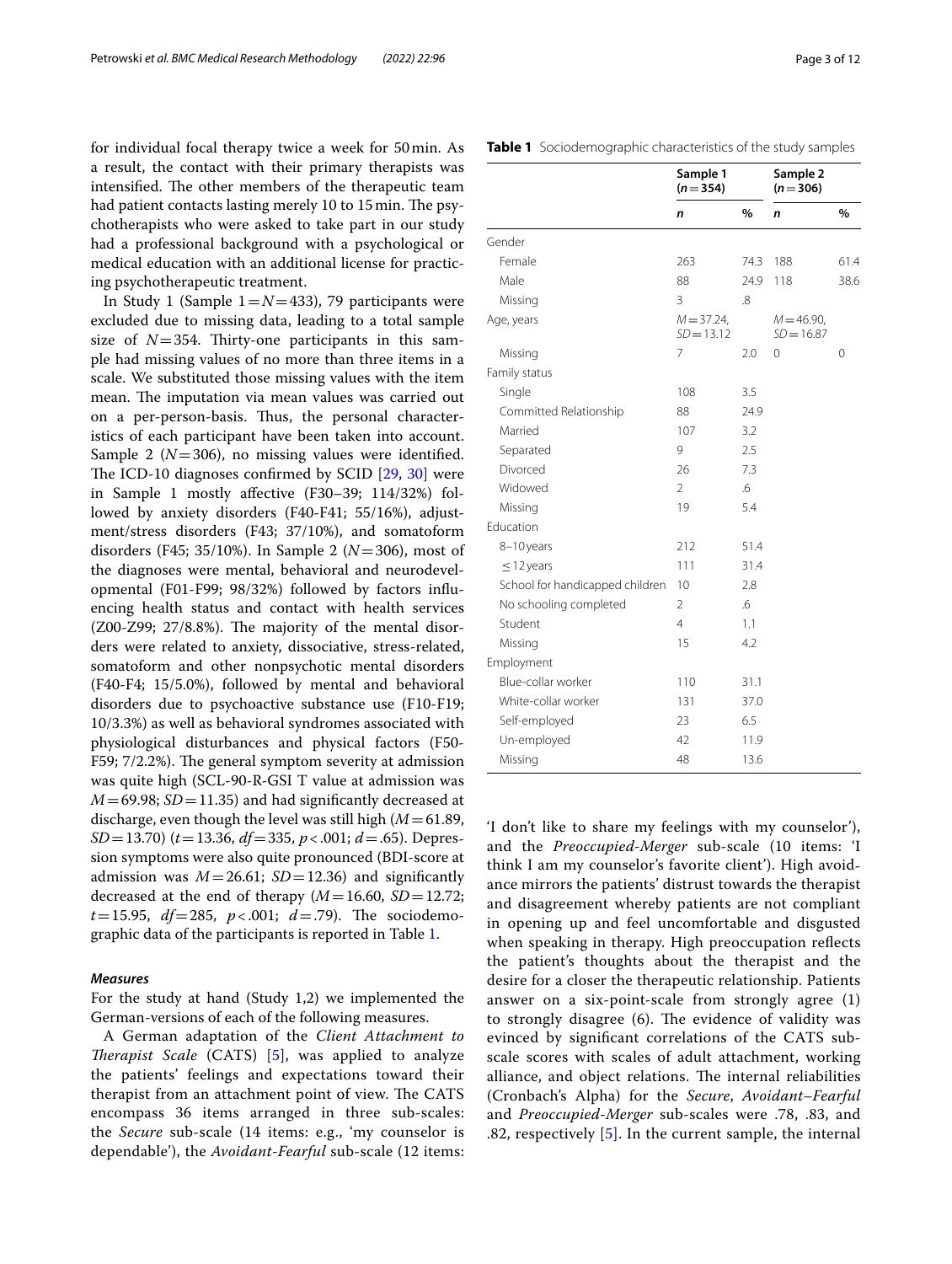reliabilities (Cronbach's Alpha) for the sub-scales ranged from .73 to .81. The characteristics of the CATS items and scales are displayed in Table [2.](#page-3-0)

The original CATS was translated by experts into German according to the translation guidelines based on the WHO protocol of translation and adaption of instruments (e.g., forward and back translation, pre-testing

|                          | M(SD)       | $\pmb{\mathsf{Y}}_1$ | $\pmb{\gamma}_2$ | $r_{it}$ | F1      | F <sub>2</sub> | F3      |
|--------------------------|-------------|----------------------|------------------|----------|---------|----------------|---------|
| CATS 1                   | 4.60 (1.47) | $-.80$               | $-.54$           | .66      | .609    | $-.101$        | $-.127$ |
| CATS 2 <sup>S</sup>      | 4.60 (1.30) | $-1.07$              | .45              | .67      | .579    | .110           | $-.215$ |
| CATS 3 <sup>S</sup>      | 5.12(1.05)  | $-1.73$              | 3.72             | .66      | .631    | $-.060$        | $-.118$ |
| CATS 4                   | 4.07 (1.40) | $-.60$               | $-.40$           | .65      | .587    | .105           | $-.207$ |
| CATS <sub>5</sub>        | 4.74 (1.47) | $-.99$               | $-.17$           | .58      | .566    | $-.179$        | $-.054$ |
| CATS 6 <sup>S</sup>      | 4.67 (1.20) | $-1.20$              | 1.40             | .67      | .610    | .124           | $-.176$ |
| CATS <sub>7</sub>        | 3.32 (1.72) | .20                  | $-1.28$          | .22      | .055    | $-.003$        | $-.278$ |
| CATS 8                   | 4.24 (1.38) | $-.95$               | .33              | .70      | .559    | .089           | $-.295$ |
| CATS 9                   | 4.42 (1.59) | $-.54$               | $-1.00$          | .63      | .608    | $-.220$        | $-.076$ |
| CATS 10                  | 4.25 (1.56) | $-.93$               | $-.27$           | .52      | .565    | $-.097$        | .016    |
| CATS 11 <sup>S</sup>     | 3.74(1.57)  | $-.51$               | $-.93$           | .55      | .609    | .131           | $-.031$ |
| CATS 12                  | 4.61 (1.20) | $-1.22$              | 1.27             | .76      | .637    | .028           | $-.283$ |
| CATS 13                  | 4.55 (1.26) | $-1.11$              | .82              | .68      | .721    | $-.039$        | $-.05$  |
| CATS 14                  | 4.87 (1.43) | $-1.53$              | 1.53             | .36      | .417    | .036           | .046    |
| CATS 15 <sup>S</sup>     | 1.88 (1.24) | 1.47                 | 1.32             | .66      | $-.135$ | .169           | .610    |
| CATS 16                  | 2.71 (1.59) | .27                  | $-1.36$          | .51      | .197    | .059           | .727    |
| CATS 17                  | 1.95(1.17)  | 1.71                 | 2.92             | .50      | $-.365$ | $-.008$        | .301    |
| CATS 18 <sup>S</sup>     | 2.81 (1.55) | .32                  | $-1.27$          | .57      | .033    | $-.110$        | .691    |
| CATS 19 <sup>S</sup>     | 1.62(1.10)  | 1.89                 | 2.62             | .62      | $-.093$ | .059           | .602    |
| CATS 20 <sup>S</sup>     | 1.90(1.33)  | 1.47                 | 1.12             | .67      | $-.023$ | .111           | .683    |
| CATS 21                  | 1.53 (.96)  | 2.37                 | 5.96             | .55      | $-.262$ | .078           | .397    |
| CATS 22                  | 2.39 (1.57) | .77                  | $-.73$           | .35      | .105    | $-.011$        | .487    |
| CATS 23                  | 3.16 (1.56) | .55                  | $-.86$           | .35      | $-.577$ | $-.225$        | .097    |
| CATS 24                  | 1.42 (.89)  | 2.70                 | 7.66             | .50      | $-.162$ | .233           | .373    |
| CATS 25                  | 2.02 (1.39) | 1.30                 | .59              | .72      | $-.253$ | $-.031$        | .623    |
| CATS 26                  | 2.56 (1.69) | .69                  | $-.96$           | .48      | $-.344$ | .282           | .251    |
| CATS 27 <sup>S</sup>     | 1.72 (1.26) | 1.94                 | 2.99             | .66      | $-.002$ | .711           | .038    |
| CATS 28 <sup>S</sup>     | 1.91 (1.38) | 1.40                 | .75              | .64      | .049    | .716           | .037    |
| CATS 29                  | 1.89 (1.33) | 1.42                 | .90              | .62      | $-.166$ | .675           | .111    |
| CATS 30 <sup>S</sup>     | 2.83(1.57)  | .24                  | $-1.23$          | .58      | .152    | .581           | .116    |
| CATS 31                  | 1.17(0.61)  | 4.55                 | 23.41            | .26      | $-.053$ | .320           | $-.106$ |
| CATS 32                  | 1.20(65)    | 4.12                 | 19.01            | .39      | $-.028$ | .426           | .047    |
| CATS 33                  | 2.01 (1.37) | 1.06                 | $-.26$           | .64      | $-.058$ | .740           | $-.127$ |
| CATS 34 <sup>S</sup>     | 1.91 (1.36) | 1.31                 | .40              | .52      | .213    | .532           | .075    |
| CATS 35                  | 1.45 (.93)  | 2.42                 | 5.58             | .53      | .046    | .551           | $-.042$ |
| CATS 36                  | 1.70 (1.24) | 1.78                 | 2.18             | .46      | .084    | .424           | .276    |
| Secure <sup>L</sup>      | 4.41 (.91)  | $-.75$               | .48              |          |         |                |         |
| Avoidant <sup>L</sup>    | 2.16(.84)   | .97                  | .85              |          |         |                |         |
| PreoccupiedL             | 1.78(.77)   | 1.24                 | 1.75             |          |         |                |         |
| Secure <sup>S</sup>      | 4.55 (1.00) | $-1.00$              | 1.04             |          |         |                |         |
| Avoidant <sup>5</sup>    | 1.80 (1.02) | 1.54                 | 1.97             |          |         |                |         |
| Preoccupied <sup>5</sup> | 1.88(1.11)  | 1.35                 | 1.26             |          |         |                |         |

<span id="page-3-0"></span>**Table 2** Characteristics of the CATS\* items and scales (Sample 1)

*M* Mean, *SD* Standard deviation; γ<sub>1</sub> = skewness; γ<sub>2</sub> = kurtosis; *r<sub>it</sub>* = corrected item-total correlation; <sup>L</sup> = subscales according to original CATS; <sup>S</sup> = items and subscales according to short model CATS-S. F=factor loadings. \* The order in the present Table does not represent the order of the original scale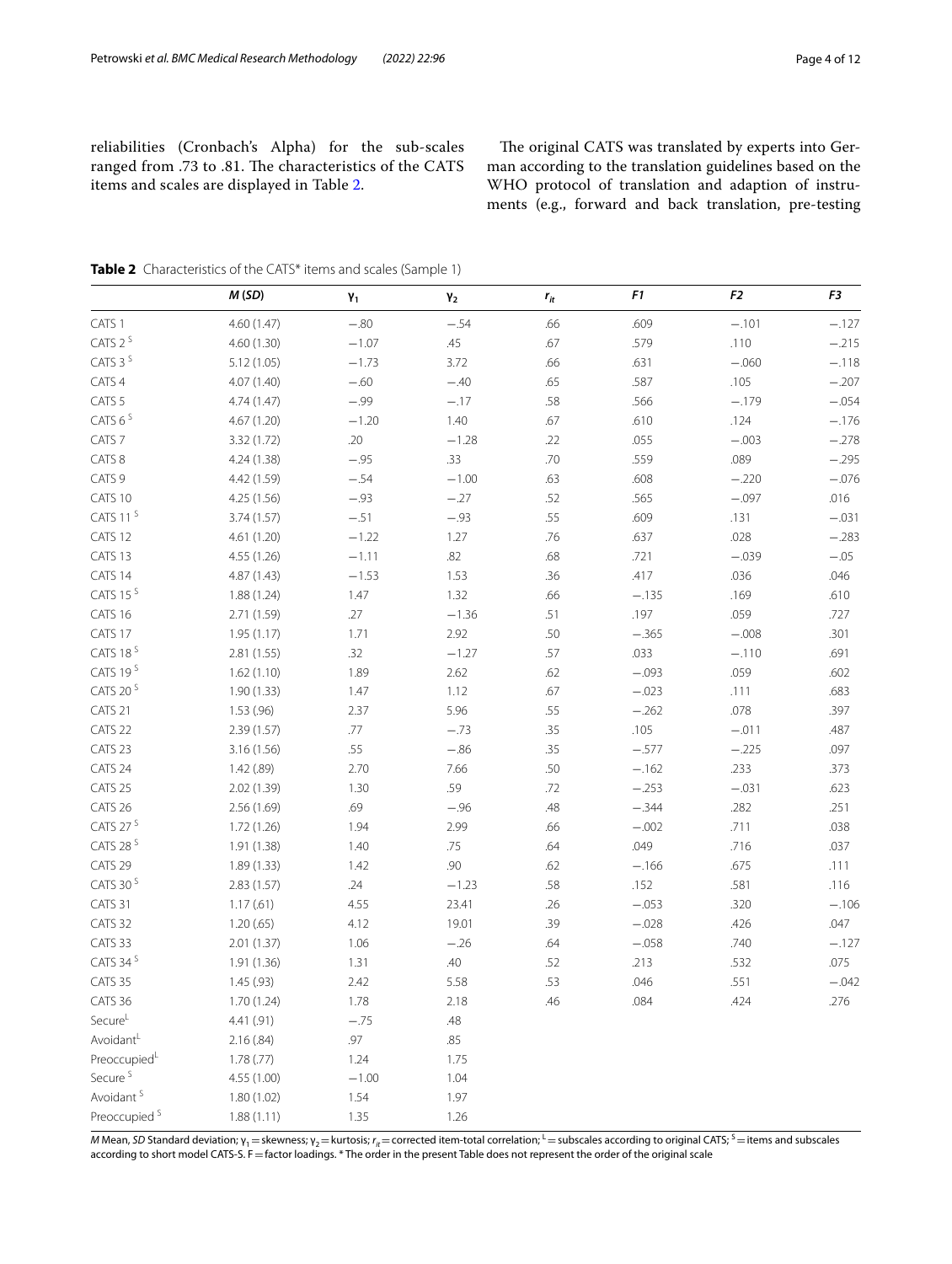and fnal version) [\[28\]](#page-10-24) which is in line with the procedure of translation, back-translation, and verifcation of suggested protocols in the past [\[25–](#page-10-23)[27\]](#page-10-21).

Psychological distress was evaluated with the German version of the *Symptom Check List* (SCL-90-R) [[31](#page-10-27)] at the time of admission and at termination of therapy. The global severity index (GSI) of the Symptom Check List was applied as a main outcome measure from the patients' point of view. The GSI measures general symptom distress; its reliability and validity have been shown in numerous studies. A German validation study replicated the scale's high internal consistency of .94 to .98 and a high retest-reliability of .79 to .90 [\[32](#page-10-28)].

*The Bielefeld Client Expectations Questionnaire* (BFCE) [[33\]](#page-10-29) evaluates the expectations of the patients towards the therapist. The scale covers the following dimensions: *Fear of Rejection, Readiness for Self-Disclosure,* and *Conscious Need for Care*, conveyed in 11 and 10 items, accordingly. A 5-point scale ranging from  $(0) =$  "does not apply at all" to  $(4)$  = "does fully apply". The internal consistency is respectable ( $\alpha = .83-.84$ ) [[33](#page-10-29)].

The German version of the *Helping Alliance Questionnaire* (HAQ) [[34,](#page-10-30) [35\]](#page-10-31) was implemented to assess the quality of the therapeutic relationship by 22 Items, which reflect the two factors relationship satisfaction and outcome satisfaction from the patient and the therapist point of view. Answer options range from  $(1) =$  "I strongly feel it is not true." to  $(6) =$  "I strongly feel it is true." Reliability coefficients are  $\alpha = .89$  for relationship satisfaction and  $\alpha$  = .84 for outcome satisfaction [\[35\]](#page-10-31). An overview of the scales in provided in Table [3.](#page-4-0)

#### **Procedure**

In both studies, the patients were instructed about the aim of the research project and about the data policies of the study (e.g., confidentiality clause). The participants were assured that neither their primary therapist nor third parties could have access to their submitted data. After submitting their informed consent for participation, the patients were included in the study. Thereafter,

they flled out routine assessment questionnaires of symptoms at the beginning and the end of the treatment. To that end, participants were told to refer to their primary therapist when answering the CATS. At the end of the psychotherapeutic intervention (Sample 1,2: after approximately 63days, 12 sessions), they flled out the German adaptation of the Client Attachment to Therapist (CATS) questionnaire.

#### *Statistical analyses*

We computed the statistical analysis using R and the packages *EFAutilities*, *lavaan*, *paran*, *semTools,* and *stuart* [[36–](#page-10-32)[40](#page-10-33)]. We employed an  $\alpha$  level of .05 for tests of signifcance, unless noted otherwise. Our hypotheses and data-analytical plan were specifed a priori. For the exploratory factor analysis (EFA), we frst conducted parallel analysis (PA)  $[41]$  $[41]$  to establish the number of components in the data by comparing the empirical eigenvalues to those of randomly generated data sets with the same general properties. Subsequently, we applied diferent methods for item reduction and model generation. For these calculations, we conducted an EFA applying ordinary least squares extraction and oblique rotation. Thereafter, the item descriptive statistics were examined. Items with the following characteristics were discarded: loadings smaller than .500, cross-loadings higher than .250, item-total correlations smaller than .500, or absolute skewness and excessive kurtosis values larger than 2 or 4, respectively [[42,](#page-10-35) [43\]](#page-10-36), or multiple of the above-mentioned criteria. Next, we used *stuart* to further shorten the model and tested it in the confrmatory Sample 2. Stuart works with ant colony optimization to generate and evaluate subsets of a scale and maximize model ft. For this procedure we chose models with four items per scale. For validity purposes, we conducted Person Product Moment correlations between the CATS-S subscales and related psychological constructs (Table  $8$ ), as described in the section *measures*.

In Study 2, we computed a confrmatory factor analysis (CFA) with the robust weighted least square method

<span id="page-4-0"></span>

|  | <b>Table 3</b> Overview of the implemented scales in Study1,2 |  |  |  |  |  |  |
|--|---------------------------------------------------------------|--|--|--|--|--|--|
|--|---------------------------------------------------------------|--|--|--|--|--|--|

a German adaptation of the *CATS* Client Attachment to Therapist Scale, *SCL-90-R* Symptom Check List-90-Revised, *BFCE* The Bielefeld Client Expectations Questionnaire, *HAQ* Helping Alliance Questionnaire

| <b>Scales</b>     | Operationalization                                                                                                                            | <b>Dimensions</b>                                                                                                                                  |
|-------------------|-----------------------------------------------------------------------------------------------------------------------------------------------|----------------------------------------------------------------------------------------------------------------------------------------------------|
| CATS <sup>a</sup> | patients' feelings and expectations toward their therapist Secure, avoidant-fearful, preoccupied-Merger.<br>from an attachment point of view. |                                                                                                                                                    |
| $SCI - 90-R$      | Psychological distress                                                                                                                        | Somatization, obsessive-compulsive, interpersonal sensitivity, depression,<br>anxiety, hostility, phobic anxiety, paranoid ideation, psychoticism. |
| <b>BFCE</b>       | Expectations of the patients towards the therapist                                                                                            | Fear of Rejection, readiness for self-Disclosure, and conscious need for care.                                                                     |
| <b>HAQ</b>        | Quality of the therapeutic relationship                                                                                                       | Relationship satisfaction, outcome satisfaction.                                                                                                   |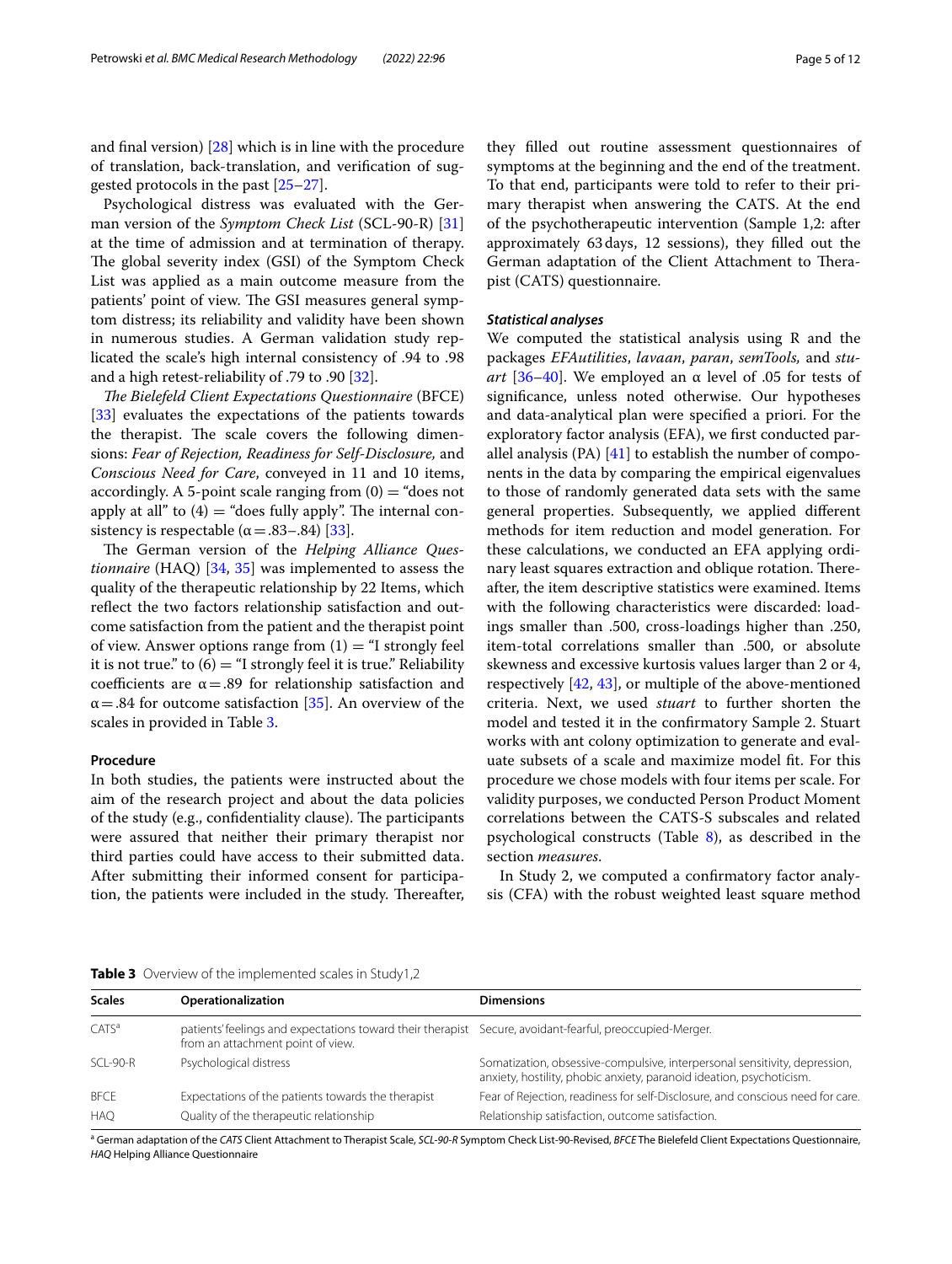(WLSMV in *lavaan*) [[44\]](#page-10-37). To evaluate the model ft, we used the commonly recommended indices and cutof values [\[45–](#page-10-38)[48\]](#page-11-0): The  $\chi^2$ -statistic should ideally not be significant, but this is unlikely with larger samples  $[49]$ . The comparative ft index (CFI) should be higher than .95 for a model to be acceptable, while values higher than .97 indicate particularly good ft. Similar criteria are generally applied for the Tucker Lewis index (TLI), although this index is always lower than the CFI. The root mean square error of approximation (RMSEA) and its 90% confdence interval should be lower than .08, while values lower than .05 suggest good fit. The standardized root mean square residual (SRMR) is evaluated by similar standards as the RMSEA.

Finally, we investigated measurement invariance across age and sex groups by applying a multigroup analysis with theta parameterization. We divided participants into age groups of comparable sizes ( $\leq$ 39, 40–59,  $\geq$ 59). For the analysis of invariance, we applied the  $\chi^2$ -test, the CFI, and the RMSEA. We treated a deviation of more than .01 in CFI and .015 in RMSEA between models as a sign that a measure is not invariant across the groups [[50,](#page-11-2) [51](#page-11-3)]. Since the factor analysis method we employed treats our items as ordinal, we tested the following levels of invariance: confgural (or pattern invariance, i.e., the number of factors and pattern of loadings is equal for both groups), metric (or weak; i.e., additionally the same magnitude of factor loadings across groups), threshold invariance (additionally the thresholds in the assumed

<span id="page-5-0"></span>**Table 4** Items of the fnal scale

#### **Secure**

2. My counselor is sensitive to my needs.

5. My counselor is dependable.

14. When I show my feelings, my counselor responds in a helpful way.

29. My counselor is a comforting presence to me when I am upset.

#### **Avoidant fearful**

3. I think my counselor disapproves of me.

12. I don't like to share my feelings with my counselor.

15. I feel humiliated in my counseling sessions.

18. Sometimes I'm afraid that if I don't please my counselor, s/he will reject me

#### **Preoccupied**

4. I yearn to be "at one" with my counselor.

7. I wish my counselor could be with me on a daily basis.

13. I'd like to know more about my counselor as a person.

25. I wish I could do something for my counselor too.

#### Example of excluded items

22. I wish there was a way to spend more time with my counselor.

16. I think about calling my counselor at home.

26. My counselor helps me to look closely at the frightening or troubling things that have happened to me.

Item nr. as in the original CATS (Mallickrodt et al., 1995)

latent response distribution are set to be equal across groups), and fnally scalar invariance (or strong; additionally, the item intercepts are equated across groups). Finally, we used  $\omega$  as a measure of factor score reliability [[52\]](#page-11-4).

## **Results**

#### **Item characteristics**

Table [2](#page-3-0) shows descriptive statistics such as means, standard deviations, along with values for skewness, and kurtosis for all CATS items, and its three scales. Furthermore, corrected item-total correlations are reported. As indicated by item difficulty indices and skewness values, the items of the *secure-scale* were evaluated in a positive manner ( $P = .39$  to  $P = .69$ ), whereas most participants disagreed with the statements proposed in the *avoidantfearful-scale* (*P*=.25 to *P*=.53) and the *preoccupiedmerger-scale* ( $P = .20$  to  $P = .47$ ). Internal consistency coefficients indicated good reliability for all three scales  $(\omega_{\text{secure}}=.81; \omega_{\text{avoidant-ferful}}=.75; \omega_{\text{preoccupied-merger}}=.86).$ The final scale is illustrated in Table  $\overline{4}$ .

#### **Factor structure**

In the initial PA, the empirical eigenvalues for the frst three components were larger than the 95% confdence interval of the randomly generated ones (Table [5](#page-6-0)). Hence, it was confrmed that a three component should be extracted from the original matrix. We reported the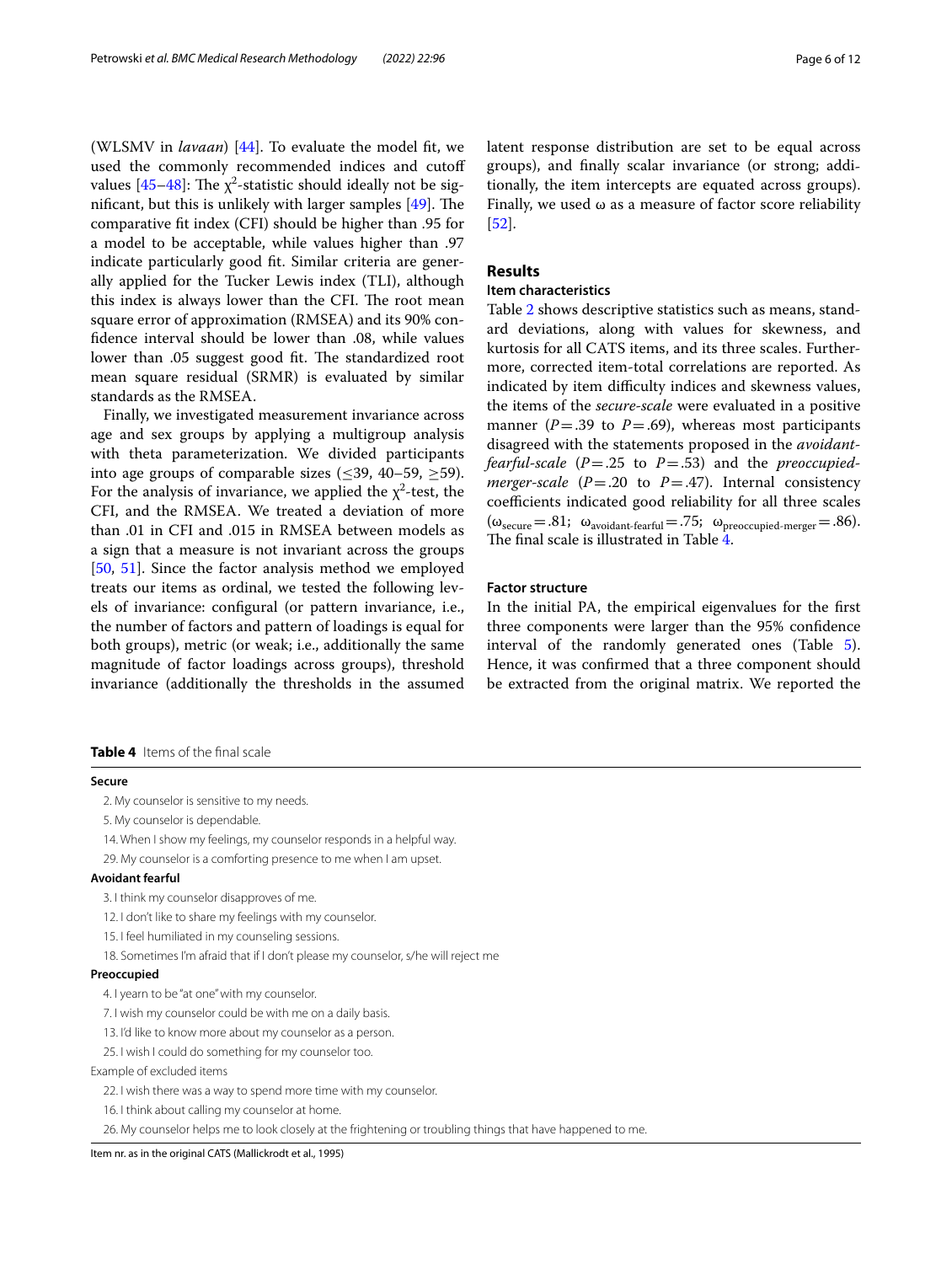<span id="page-6-0"></span>**Table 5** Eigenvalues from parallel analysis

|               | Empirical | Random |
|---------------|-----------|--------|
|               | 9.960     | 1.736  |
| $\mathcal{P}$ | 4.609     | 1.636  |
| 3             | 1.940     | 1.564  |
| 4             | 1.285     | 1.507  |
| 5             | 1.216     | 1.456  |

*PA* Parallel analysis; resulted in three factors

combinations, the algorithm selected the most suitable as indicated in Table [2](#page-3-0). The aforementioned configuration was tested in Sample 2, showing excellent fit (Table [6](#page-6-1)). Correlations between the latent variables were small to moderate: *rsecure, avoidant-fearful*=−.363, *p*=.002, *rsecure, preoccupied-merger*=.232, *p*=.002, *ravoidant-fearful, preoccupiedmerger*=.164, *p*=.043.

#### *Measurement invariance*

factor loadings of the subsequent EFA in Table [2.](#page-3-0) Upon examination, the three-factor structure became evident.

In Sample 1, the original model proposed by Mallinckrodt and colleagues [\[5](#page-10-7)] had moderate to unacceptable ft (see Table [6](#page-6-1)), which led us to seek for a better ftting model. To this end, we shortened the model based on item characteristics, as previously explained in the section of statical analyses. Items with low loadings (i.e., 7, 14, 17, 21, 24, 26, 31, 32, 36) and cross-loadings higher than .25 (i.e., 8,12) were excluded. In addition, items with item total correlation lower than .50 were discarded too (i.e., 7, 14, 22, 23, 26, 31, 32, 36) [[42\]](#page-10-35). Finally, we used *stuart* on the remaining items. Among the possible 47,250 To ensure the comparability of test results across diferent demographic groups, we computed measurement invariance across sex and age groups in the confrmatory sample (Study 2). As reported in Table [7,](#page-6-2) there is evidence for metric, threshold, and scalar factorial invariance across sexes. For age groups, we could also confrm metric and scalar invariance, but with regard to item response thresholds deviated slightly in terms of  $\Delta x^2$ and Δ*CFI*, indicating non-equivalence for at least some of the thresholds. In contrast, a very low ΔRMSEA indicated invariance. By releasing equality constraints for the thresholds of Items 15 ("I think my counselor disapproves of me.") and 18 ("I don't like to share my feelings with my counselor."), partial threshold invariance was attained.

<span id="page-6-1"></span>**Table 6** Confirmatory factor analysis results of the CATS (Samples 1 and 2)

| Sample | Model          | $x^2(df)$      |         | CFI  | TLI  | <b>RMSEA</b> | <b>SRMR</b> |
|--------|----------------|----------------|---------|------|------|--------------|-------------|
|        | Original model | 1821.859 (591) | < 0.001 | .892 | .885 | .077         | .101        |
|        | Stuart / EFA   | 118.288 (51)   | < 0.001 | .974 | .966 | .061         | .061        |
| ∠      | ĴFA            | 105.12 (51)    | < 0.001 | .955 | .941 | .060         | .049        |

χ2 is Yuan-Bentler-scaled; *CMIN/DF* Minimum discrepancy divided by degrees of freedom; *CFI* Comparative ft index, *TLI* Tucker Lewis index, *RMSEA* Root mean square error of approximation, *SRMR* Standardized root mean square residua

<span id="page-6-2"></span>

|  |  | <b>Table 7</b> Fit indices for the analysis of measurement invariance - Sample 2 |  |  |  |
|--|--|----------------------------------------------------------------------------------|--|--|--|
|--|--|----------------------------------------------------------------------------------|--|--|--|

| Model                                            | $x^2$   | df  | $\Delta \chi^2$ | ∆df | $\Delta p$ | <b>CFI</b> | <b>ACFI</b> | <b>RMSEA</b> | <b>ARMSEA</b> |
|--------------------------------------------------|---------|-----|-----------------|-----|------------|------------|-------------|--------------|---------------|
| Gender                                           |         |     |                 |     |            |            |             |              |               |
| Configural invariance                            | 171.683 | 102 |                 |     |            | .974       |             | .067         |               |
| Loading invariance                               | 195.790 | 111 | 24.107          | 3   | < 0.001    | .968       | .006        | .070         | .003          |
| Threshold invariance                             | 227.103 | 145 | 31.313          | 34  | .600       | .969       | .001        | .061         | .009          |
| Intercept invariance                             | 222.572 | 154 | 4.531           | 9   | .873       | .974       | .005        | .054         | .007          |
| <b>Age groups</b> ( $\leq$ 39, 40–59, $\geq$ 59) |         |     |                 |     |            |            |             |              |               |
| Configural invariance                            | 250.897 | 153 |                 |     |            | .967       |             | .079         |               |
| Loading invariance                               | 287.178 | 171 | 36.281          | 18  | .006       | .962       | .005        | .082         | .003          |
| Threshold invariance                             | 386.929 | 231 | 99.751          | 60  | .001       | .949       | .013        | .082         | .000          |
| Partial threshold invariance <sup>a</sup>        | 351.020 | 221 | 35.909          | 10  | < .001     | .957       | .008        | .076         | .006          |
| Intercept invariance                             | 373.635 | 235 | 22.615          | 14  | .067       | .954       | .003        | .076         | .000          |

*CFI* Comparative ft index, *RMSEA* Root mean square error of approximation

<sup>a</sup> = The thresholds of Item 15 ("I think my counselor disapproves of me.") and 18 ("I don't like to share my feelings with my counselor.") was freed to vary between groups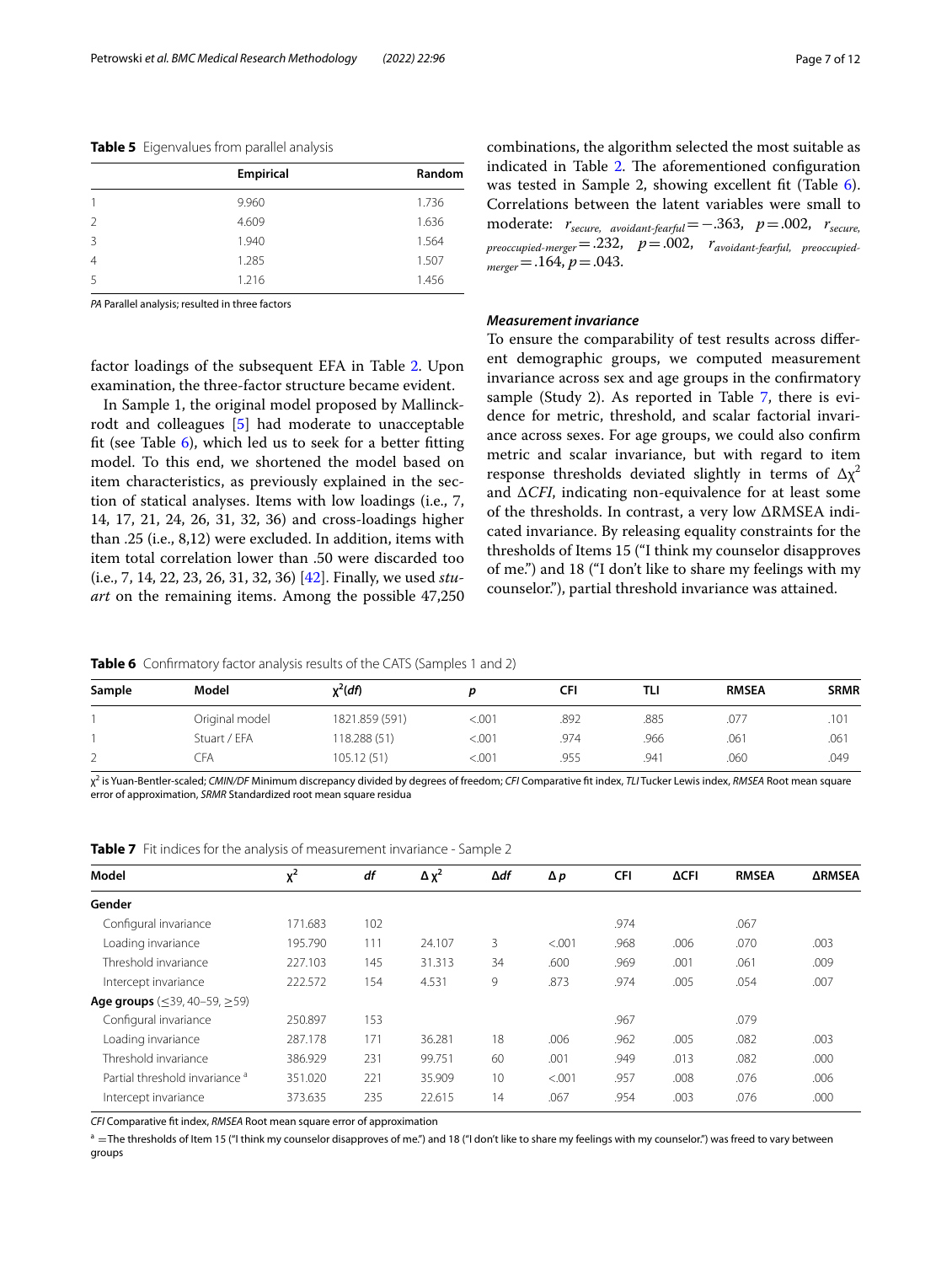#### *Validity*

Convergent and discriminant validity were investigated using the HAQ, the BFKE, and the SCL-90. Zero-order correlations are reported in Table [8.](#page-7-0) To compare the predictive validity of the short scales to that of the original scales, we tested the correlations towards relevant constructs for signifcant diferences. For the *secure-scales*, differences in *r* were never larger than .04,  $zs$  <.53, ps > .298. The avoidant-fearful-subscales differed with regard to their associations with two subscales: Patient-HAQ "relationship-satisfaction" (Δ*r*=.10, *z*=1.752, *p*=.040) and BFCE "Readiness for Self-Disclosure"  $(\Delta r = .12, z = 1.672, p = .047)$ . These differences in *r* correspond to a *d* of .20 and .24, respectively, which are commonly interpreted as small effects. There were again no signifcant diferences between correlations for the *preoccupied-merger* scales, Δ*r* ≤.08, *z*s ≤1.08, *p*s≥.14. It should also be mentioned that the *secure*- and the *avoidant-fearful-scale are correlated at <i>r* = −.56, compared to *r*= −.71 for the original CATS; Δ*r*=.15, *z*=3.37, *p*<.001,  $d = .30$ .

#### **Discussion**

The CATS is widely used in psychotherapeutic research. However, the psychometric structure of the German adaption of the CATS has not yet been investigated, especially a confirmatory factor analysis is needed. This is of special importance, since patients were recently identifed as "pseudosecure" attached patients due to a high intercorrelation between the clients' secure attachment to the therapist (CATS-secure) with the clients' avoidant attachment  $[27]$  $[27]$ . Therefore, the factorial structure was reevaluated in a large German-speaking sample and an item selection implemented in order to reduce this overlap of constructs.

Based on two large clinical samples, the present study demonstrated a poor fit for the CATS model proposed by Mallinckrodt and colleagues  $[5]$  $[5]$ . These results are consistent with and explicable by the high intercorrelation between the clients' secure attachment to the therapist (CATS-*Secure*) with the clients' avoidant attachment (CATS-*Avoidant-Fearful*; *r*=−.69, *p*<.001). In order to improve the model, items were eliminated based on relevant characteristics (item-total correlation, normal distribution of item scores, factor loadings). The resulting version of 12 items with 4/4/4 items per subscale showed a very good ft for this shortened model (see Table [6.](#page-6-1)). In addition, items that were eliminated also ft well the characteristic of the sample, being that our participants were inpatients. This implies that such setting represents a different type of answers and might refect the attachment to the therapist in an inpatient environment, that might be experienced in a diferent way than outpatients. For example, item 16.: "I think about calling my counselor at home." and item 22.: "I wish there was a way to spend more time with my counselor." were excluded (Table [4](#page-5-0)).

Secure<sup>L</sup> Secure<sup>S</sup> Avoidant-fearful<sup>L</sup> Avoidant**fearful S Preoccupied**merger<sup>L</sup> **Preoccupied**merger Secure<sup>L</sup> 2002 1 Secure  $\frac{5}{2}$  . 94\* 1 Avoidant-fearful<sup>L</sup> −.71<sup>\*</sup> −.71<sup>\*</sup> 1 Avoidant-fearful <sup>S</sup>  $-0.55*$   $-0.56*$  .87\* 1 Preoccupied-merger<sup>L</sup>  $-.05*$   $-.02$   $.24*$   $.29*$   $.29*$  1 Preoccupied-merger S  $-0.0$  .00 .17\* .23\* .23\* .89\* .1 HAQ-P RS .74\* .75\* −.59\* –.49\* −.49\* –.07 –.06  $H A Q-P O S$  .48\* .49\*  $-41^*$   $-32^*$   $-12^*$   $-12^*$   $-12^*$ HAQ-T RS .31\* .31\* -.20\* −.15\* -.02 −.08 HAQ-T OS .25\* .25\* .25\* −.21\* −.17\* −.17\* −.11 −.12\* BFCE-FoR −.24\* −.26\* .43\* .44\* .35\* .27\* BFCE-RfSD .28\* .30\*  $-0.42*$   $-0.30*$   $-0.05$   $-0.03$ BFCE-CNfC −.11 −.11 .23\* .27\* .41\* .37\* SCL-GSI AN  $-.09$   $-.12$ <sup>\*</sup> .23<sup>\*</sup> .23<sup>\*</sup> .24<sup>\*</sup> .24<sup>\*</sup> .25<sup>\*</sup> .19<sup>\*</sup> SCL-PST AN  $-0.06$   $-10$  .22\* .22\* .22\* .15\* SCL-GSI EN  $-0.28^*$   $-0.29^*$  .44\* .42\* .42\* .29\* .24\*

<span id="page-7-0"></span>**Table 8** Correlations between the CATS and related psychological constructs (Sample 1)

 $*$  = significant at an α-level of .05; Lescales according to Mallinckrodt et al. (1995); S = subscales according to the short model; HAQ RS = Relationship satisfaction; HAQ OS = outcome satisfaction; BFCE FoR = Fear of Rejection; BFCE RfSD = Readiness for Self-Disclosure; BFCE CNfC = Conscious Need for Care; SCL GSI = Global Severity Index; SCL PST = Positive Symptom Total

SCL-PST EN  $-0.24^*$   $-0.25^*$  .40\* .36\* .28\* .28\* .24\*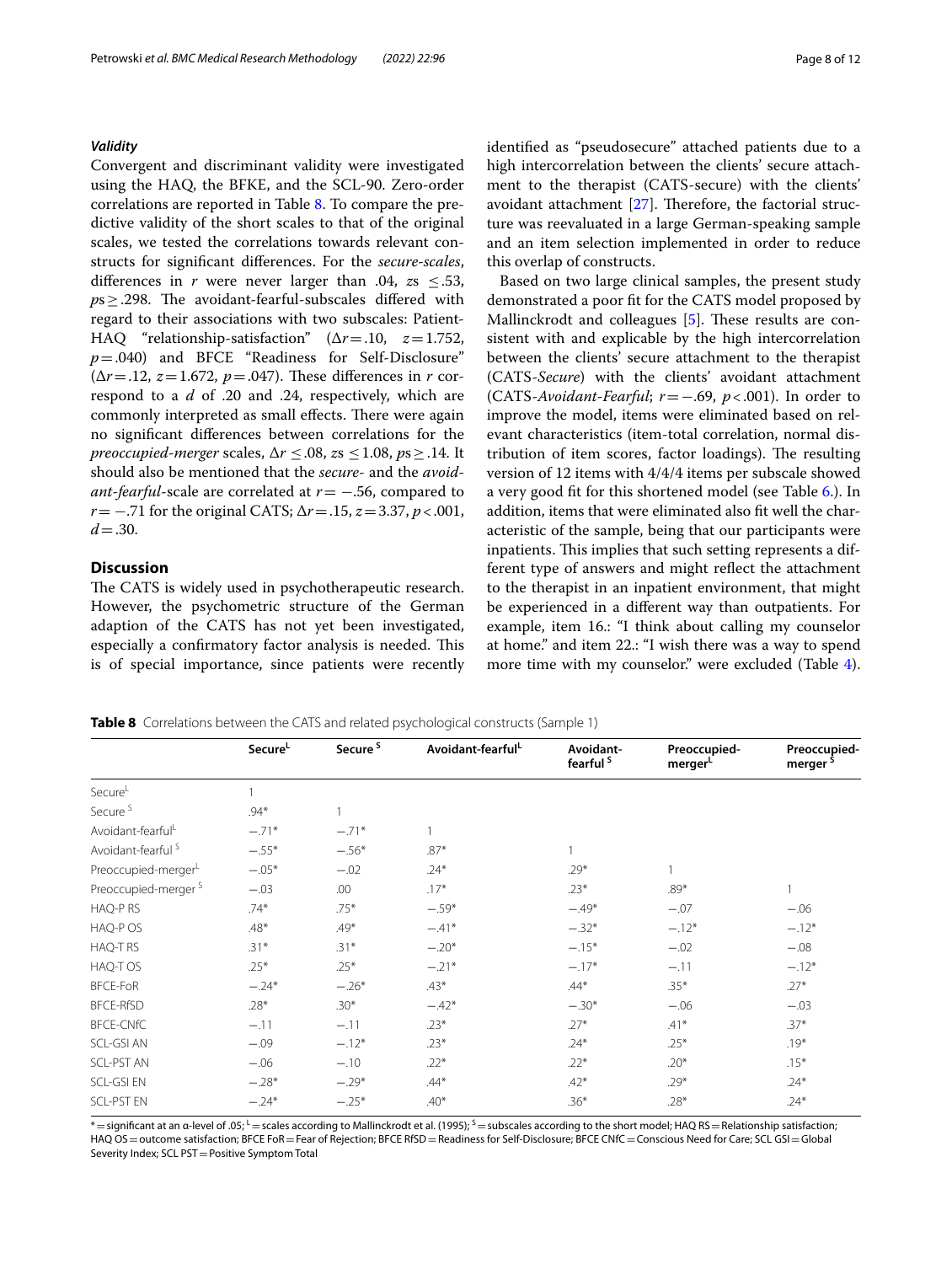Since inpatients are constantly surrounded by the staf, either by nurses, doctors, social workers, coaches, or other room-patients the proximity seeking to the therapist is diferent than patients in an out-patient environment. Thus, the patient might not feel the same type of separation anxiety as an outpatient, who does not have this network of support in a daily basis.

Overall, evidence for invariance across sex is strong but for age groups it is weaker and should be reassessed in additional studies, es especially because we released equality constraints for the thresholds of two Items 15 ("I think my counselor disapproves of me.") and 18 ("I don't like to share my feelings with my counselor."). Based on our data, we supposed that older people  $(\geq 59)$  compared to younger adults  $(\leq 39)$  would have different attitudes toward their counselor. From the perspective of developmental and personality psychology, we assumed that older adults would have stricter judgement toward their therapist give that they tend score higher on neuroticism [[53\]](#page-11-5) compared to younger people.

This economic version also showed a good and improved reliability, compared to the original model proposed by Mallinckrodt and colleagues [\[5](#page-10-7)] with reliability values of Alpha $=$ .81/64/.63. Based on this empirical approach, a questionnaire was gained with a good model ft. In addition, an economic version was generated, which is well applicable in the clinical settings with patients with psychological symptoms. This model was also invariant for sex and age groups.

The present study showed very little disparity between long version and short version of the CATS. In addition, the convergent validity for the new short version is given as well. This could be shown based on the convergent validity to the Helping Alliance Questionnaire (HAQ) as well as another questionnaire measuring the expected attachment to the therapist (BFCE). Specifcally, clients who scored low on the insecure BFCE-scales (*Fear of rejection, Conscious need of care*), high on the secure BFCE-scales *Readiness of self-disclosure* scored also high on the *CATS Secure* subscale. As in the present data, these patients reported positive working alliances and tend to perceived their therapists as emotionally responsive, accepting, and promoting a "secure base" for exploration (e.g., "I feel that somehow things will work out OK for me when I am with my counselor") [\[1](#page-10-0), [54](#page-11-6),  $55$ ]. They show a greater self-disclosure  $[56]$  $[56]$  and high in-session exploration [[15\]](#page-10-13). It has been shown that this type of behavior strengthens the working alliance [\[27](#page-10-21), [57,](#page-11-9) [58\]](#page-11-10). A strong working alliance is related to improvement in symptoms, global functioning, and interpersonal problems [\[59](#page-11-11)]. In this context it is worth mentioning that validity depends on making strong assurances of anonymity, as originally stated by Mallinckrodt and colleagues (1995). The authors mentioned that their participants were assured that their therapist or counselors would never have access to their assessment of the counseling relationship. Such information is crucial for the patients in order to feel comfortable and truly share their internal state with their therapist without hesitation. Otherwise, patients could question the anonymity of their data and be reluctant, which may compromise the validity of the scale.

Clients who scored high on the insecure BFCE- scales, low on the secure BFCE- scales, *Readiness of self-disclosure* also scored high on the CATS *Preoccupied-Merger* subscale and desired more frequent and intensely personal contact and long to be "at one" with the therapist. Clients with these characteristics tend to be highly willing to depend on the therapist, fear rejection, abandon-ment, and wish to be their therapist's "favorite" client [\[5](#page-10-7), [60\]](#page-11-12). The correlations of the CATS *Preoccupied-Merger* subscale with working alliance suggest a poor working alliance characterized by a bond without agreement about the therapy's goals, as previously observed [[15](#page-10-13), [61\]](#page-11-13). According to [[62](#page-11-14)] this type of behavior is related to an insecure attachment, which refects in behavioral hyperactivation (e.g., a heightened need for proximity and desire to blur professional boundaries: "I think about calling my counselor at home"). Especially adults with a background of dysfunctional interactions with family members, memories of emotionally unavailable parents tend to develop this type of attachment [\[63\]](#page-11-15). Clients who scored high on the insecure BFCE- scales, low on the secure BFCE- scales *Readiness of self-disclosure* also scored high on the CATS *Avoidant-Fearful* subscale. These patients distrusted their therapists, showed fear of rejection and were reluctant with self-disclosure and reported the poorest working alliances, as previously evidenced [[27,](#page-10-21) [64](#page-11-16), [65\]](#page-11-17). It has been explained that avoidant patients typically decline requests to express their emotions and feel discomfort when getting closer to the therapist [\[60](#page-11-12), [61](#page-11-13)]. In addition, the high correlations between the psychological symptom questionnaire (SCL-90R) and the *avoidant-fearful* as well as *preoccupied-merger* scale of the CATS showed that greater attachment insecurity is associated with greater psychological symptoms, which is consistent with a large body of literature [\[12,](#page-10-10) [66](#page-11-18), [67\]](#page-11-19).

Even though this study is based on relatively large samples of patients, there are several limitations to be considered. For example, there are diferences between the original sample [\[5](#page-10-7)] (sample a) and our sample (sample b), that could explain why the factor analyses difered: (1) Sample b), were all inpatients, while the participants in sample a were all outpatients. (2) Sample a) had one therapist and this person was the exclusive focus of ratings; Sample a) worked with many individuals in the inpatient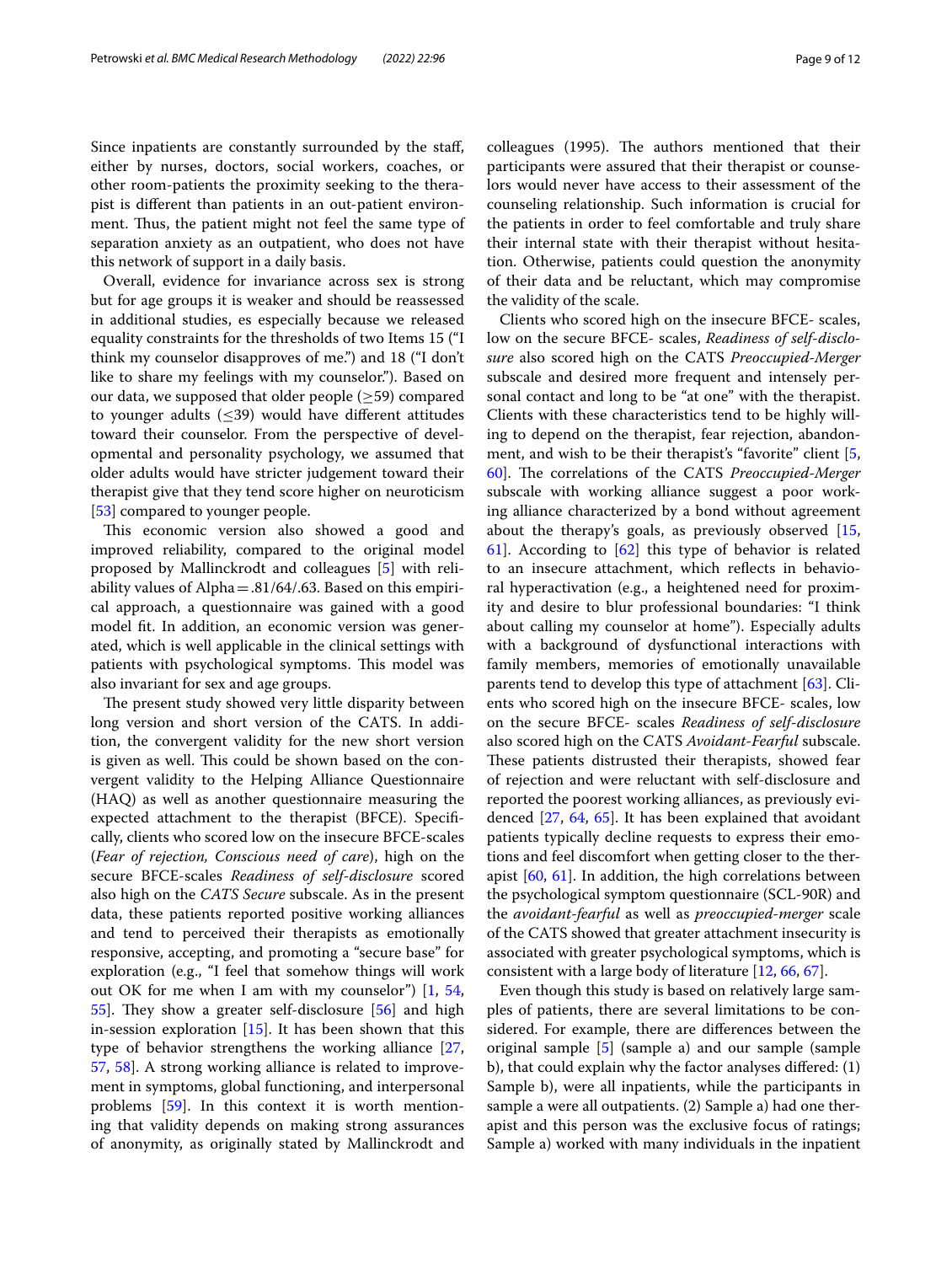setting (3) Sample a) completed ratings early in the frst 5–6 sessions treatment, whereas the participants in our study completed the CATS near termination after about 12 sessions and more than 60days of continuous inpatient treatment.

Finally, the original CATS is based on an Englishspeaking population, while our sample is based on German-speaking participants, which may culturally difer from one another. Furthermore, we were not able to collect detailed sociodemographic variables other than age and sex in the second study (Sample 2). However, this matter did not afect any of the statistical analyses. Moreover, no interaction between therapist adult attachment and patient attachment to therapist could be investigated since the adult attachment style of the therapist was not assessed. The importance of such interactions was highlighted by Petrowski and colleagues [\[24](#page-10-22)], who found that therapist's insecure adult attachment was associated with more insecure client attachment to therapist. Moreover, patient attachment to therapist was assessed only by a self-report in the present study. The effect of patient attachment to therapist should be investigated by diferent methods. In future studies, the patients' representation of the therapists' using the Patient-Therapist Adult Attachment Inventory (PT AAI) by Diamond and colleagues  $[68]$  $[68]$  $[68]$  might be promising. The PT-AAI  $[68, 69]$  $[68, 69]$  $[68, 69]$ , is a semi-structured interview developed as an adaptation of the AAI aimed at classifying the mental state concerning patients' attachment to their therapists, and vice versa.

In general, the short version of the German-version of the CATS showed very good ft. Importantly, we included items that have moderate difficulty in order to maximize sensitivity across the broadest range of the trait. However, it is possible that extreme values cannot be capture with this short version.

For future research, the short version of the CATS has to be implemented in a large clinical sample in order to replicate the psychometric properties and the factorial structure of the CFA. Also, there are still numerous unanswered questions such as, for example, how counter-complementary attachment behavior can and should be used in therapeutic settings [\[70\]](#page-11-22). For clinical practice, it would be of interest whether pre-treatment and possible earned security status of the patients would further infuence the therapeutic process. In addition, the therapy drop-out rate as well as disorder specifc efects needs to be examined more closely in reference to the clients' attachment to the therapists. Further research on the interaction processes between the attachment representations of the patients and the therapists assessed by using the same measures should be carried out with respect to the therapeutic outcome.

#### **Conclusions**

The present study investigated a German adaptation of the original CATS and proposed a shortened version of with improved validity. The CATS-S will be helpful in properly identifying types of client attachment, and we recommend it for medical and psychological research.

#### **Abbreviations**

CATS: Client Attachment to Therapist Scale; SCL: Symptom Check List; BFCE: Bielefeld Client Expectations Questionnaire; HAQ: Helping Alliance Questionnaire; AAI: Adult Attachment Inventory; CMIN/DF: Minimum discrepancy divided by degrees of freedom; CFI: Comparative Fit Index; TLI: Tucker Lewis Index; RMSEA: Root Mean Square Error of Approximation; SRMR: Standardized Root Mean Square Residual; BIC: Bayesian Information Criterion; GH: Gamma hat.

#### **Acknowledgements**

We acknowledge support by the Open Access Publication Fund of the University of Dresden.

Title: We note that the title in the system, is diferent from the title in the manuscript. Please ensure that the title in the system match the title in the manuscript. We changed the title of the paper as recommended by Reviewer 1, as in is in the manuscript stated.

Permission was granted to use and modify the scales described in the submission by the owners/copyright holders.

#### **Authors' contributions**

All listed authors have made substantial contributions to the present research in one way or another. KP contributed to conceptualization, design, and data collection, analysis as well as writing of the manuscript. IS and BS contributed to the and analysis as well as writing of the manuscript. EO and JR contributed to the data collection and correction of the manuscript. All authors agree to be accountable for the content of the work. All authors read and approved the fnal manuscript.

#### **Funding**

Open Access funding enabled and organized by Projekt DEAL. The authors received no funding for the reported research.

#### **Availability of data and materials**

The dataset used and analyzed during the current study is available from the corresponding author on reasonable request.

#### **Declarations**

#### **Ethics approval and consent to participate**

The present study was conducted in accordance with the Declaration of Helsinki. The study was approved by the local ethics committee of TU-Dresden (Code of ethics: 112052007) Participants gave their informed consent before they were allowed to participate in the study. Participants under the age of 18 were not recruited.

#### **Consent for publication**

Not applicable.

#### **Competing interests**

The authors declare that they have no competing interests.

#### **Author details**

1 Universitätsklinikum Carl Gustav Carus an der Technischen Universität Dresden, Abteilung für Innere Medizin III, Dresden, Germany. <sup>2</sup> Department of Medical Psychology and Medical Sociology, University Medical Center of the Johannes Gutenberg University Mainz, Mainz, Germany. <sup>3</sup> Department of Psychosomatic Medicine and Psychotherapy, Klinik Barmelweid AG, Barmelweid, Switzerland. 4 Department of Psychosomatic Medicine and Psychotherapy Klinikum rechts der Isar, Technische Universität München, Munich, Germany.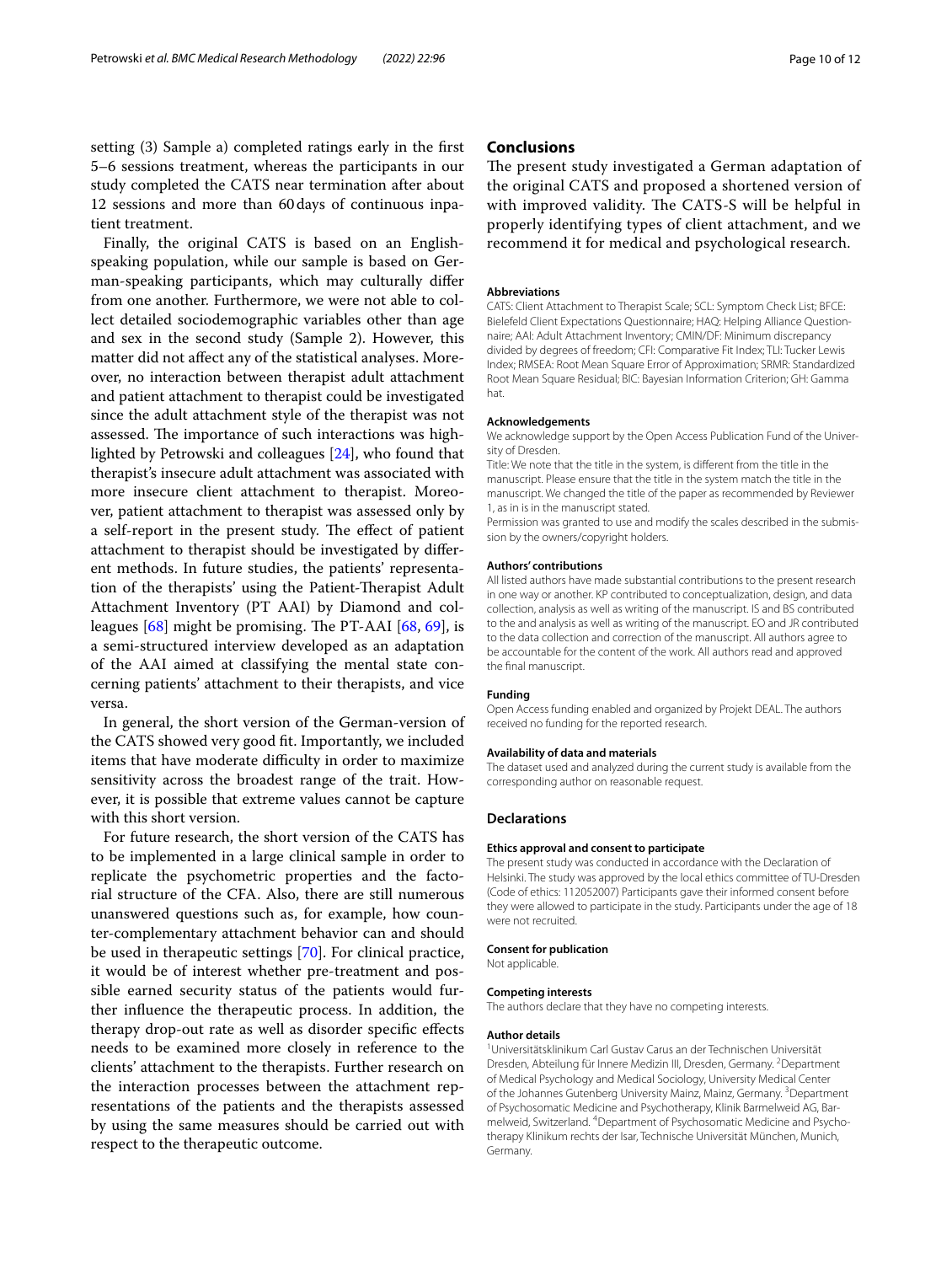Received: 23 March 2021 Accepted: 18 February 2022<br>Published online: 05 April 2022

#### **References**

- <span id="page-10-0"></span>Bowlby J. A secure base. Clinical applications of attachment theory. London: Routledge; 1978.
- <span id="page-10-1"></span>2. Pistole CM. Attachment: implications for counselors. J Couns Dev. 1989;68:190–3.
- <span id="page-10-2"></span>3. Horowitz LM, Rosenberg SE, Bartholomew K. Interpersonal problems, attachment styles, and outcome in brief dynamic psychotherapy. J Consult Clin Psychol. 1993;61:549–56.
- <span id="page-10-17"></span>4. Janzen J, Fitzpatrick M, Drapeau M. Process involved in client nominated relationship building incidents: client attachment, attachment to therapist, and session impact. Psychotherapy. 2008;45:377.
- <span id="page-10-7"></span>5. Mallinckrodt B, Coble HM, Gantt DL. Attachment patterns in the psychotherapy relationship: development of the client attachment therapist scale. J Couns Psychol. 1995;42:307–17.
- <span id="page-10-3"></span>6. Yotsidi V, Pezirkianidis C, Karakasidou E, Stalikas A. The client attachment to therapist scale (CATS) in a Greek clinical population: a validation study. Open J Med Psychol. 2018;7(04):59.
- <span id="page-10-4"></span>Horvath AO, Greenberg L. Development and validation of the working Alliance inventory. J Couns Psychol. 1989;36:223–32.
- <span id="page-10-5"></span>8. Diamond D, Blatt SJ. Internal working models and the representational world in attachment and psychoanalytic theories. In: Portions of this chapter were presented at the 100th annual convention of the American Psychological Assn. Washington, DC: Guilford Press; 1994. Aug 1992. 1992.
- <span id="page-10-6"></span>9. Henry WP, Strupp HH. The therapeutic alliance as interpersonal process (chap 3). In: Horvarth AO, Greenberg LS, editors. The working alliance: theory research and practise. New York: Wiley; 1994.
- <span id="page-10-8"></span>10. Mallinckrodt B. Childhood emotional bonds with parents, development of adult social competencies, and the availability of social support. J Couns Psychol. 1992;39:453–61.
- <span id="page-10-9"></span>11. Ainsworth MDS, Blehar MC, Waters E, Wall S. Patterns of attachment: a psychological study of the strange situation. Hillsdale: Lawrence Erlbaum; 1978.
- <span id="page-10-10"></span>12. Bachelor A, Meunier G, Laverdiére O, Gamache D. Client attachment to therapist: relation to client personality and symptomatology, and their contributions to the therapeutic alliance. Psychotherapy. 2010;47(4):454.
- <span id="page-10-11"></span>13. Mallinckrodt B. The psychotherapy relationship as attachment: evidence and implications. J Soc Pers Relat. 2010;27:262–27.
- <span id="page-10-12"></span>14. Woodhouse SS, Schlosser LZ, Crook RE, Ligiero DP, Gelso CJ. Client attachment to therapist: relations to transference and client recollections of parental caregiving. J Couns Psychol. 2003;50:395–408.
- <span id="page-10-13"></span>15. Mallinckrodt B, Porter MJ, Kivlighan DM. Client attachment to therapist, depth of in-session exploration, and object relations in brief psychotherapy. Psychother Theory Res Pract Train. 2005;42:85–10.
- <span id="page-10-14"></span>16. Taylor P, Rietzschel J, Danquah A, Berry K. Changes in attachment representations during psychological therapy. Psychother Res. 2014;25:222–38.
- 17. Sauer EM, Anderson MZ, Gormley B, Richmond CJ, Preacco L. Client attachment orientations, working alliances, and responses to therapy: a psychology training clinic study. Psychother Res. 2010;20:702–11.
- <span id="page-10-15"></span>18. Mallinckrodt B, Jeong JS. Meta-analysis of client attachment to therapist: associations with working alliance and client pre-therapy attachment. Psychotherapy. 2015;52:134–9.
- <span id="page-10-16"></span>19. Choi G. Client attachment as a predictor of therapy outcome and premature termination. Knoxville: University of Tennessee; 2014. PhD diss.
- <span id="page-10-18"></span>20. Woodhouse SS, Gelso CJ. Volunteer client adult attachment, memory for in-session emotion, and mood awareness: an afect regulation perspective. J Couns Psychol. 2008;55:197–208.
- <span id="page-10-19"></span>21. Black S, Hardy G, Turpin G, Parry G. Self-reported attachment styles and therapeutic orientation of therapists and their relationship with reported general alliance quality and problems in therapy. Psychol Psychother. 2005;78:363–77.
- 22. Mallinckrodt B, Choi G, Daly KD. Pilot test of a measure to assess therapeutic distance and its association with client attachment and corrective experience in therapy. Psychother Res. 2015;25:505–17.
- 23. Petrowski K, Joraschky P, Buchheim A. Matching the patient to the therapist: the roles of the attachment status and the helping alliance. J Nerv Ment Dis. 2011;199:839–44.
- <span id="page-10-22"></span>24. Petrowski K, Pokorny D, Nowacki K, Buchheim A. The therapist's attachment representation and the patient's attachment to the therapist. Psychother Res. 2013;23:25–34.
- <span id="page-10-23"></span>25. Brislin RW. Back-translation for cross-cultural research. J Cross-Cult Psychol. 1970;1:185–216 Romano V, Fitzpatrick M, Janzen J. The secure-base hypothesis: global attachment, attachment to counselor and session exploration in psychotherapy. J Couns Psychol 2008;55:495–504.
- <span id="page-10-20"></span>26. Brislin, R. W. Translation and content analysis of oral and written material. In H. C. Triandis; & J. W. Berry (Eds.), Handbook of crosscultural psychology. Boston: Allyn & Bacon; 1980, 2. 389–444. Wiseman H, Tishby O. Client attachment, attachment to therapist and client-therapist attachment match: how do they relate to change in psychodynamic psychotherapy? Psychother Res 2014;24:392–406.
- <span id="page-10-21"></span>27. Brislin RW, Lonner WJ, Thorndike RM. Cross-cultural research methods. New York: Wiley; 1973. Mallinckrodt B, Anderson MZ, Choi G, Levy KN, Petrowski K, Sauer EM, Tishby O, Wiseman H. Pseudosecure vs. individuated-secure client attachment to therapist: implications for therapy process and outcome. Psychother Res 2016;24:1–15
- <span id="page-10-24"></span>28. World Health Organization. Processs of translation and adaption of instruments: WHO; 2010. Available online at: [https://www.who.int/substance\\_](https://www.who.int/substance_abuse/research_tools/translation/en/) [abuse/research\\_tools/translation/en/](https://www.who.int/substance_abuse/research_tools/translation/en/); Accessed 26 Feb 2021
- <span id="page-10-25"></span>29. Spitzer RL, Williams JB, Gibbon M, First MB. User's guide for the structured clinical interview for DSM-III-R: SCID. 1990.
- <span id="page-10-26"></span>30. Wittchen HU, Zaudig M, Fydrich T. SKID. Strukturiertes Klinisches Interview für DSM-IV. Achse I und II. Handanweisung. [Structured clinical interview for DSM-IV. Axis I and II. User's guide.] Göttingen: Hogrefe; 1997.
- <span id="page-10-27"></span>31. Franke GH. SCL-90-R. The Symptom-Checklist by Derogatis. Weinheim: Beltz; 1995.
- <span id="page-10-28"></span>32. Hessel A, Schumacher J, Geyer M, Brähler E. Symptom-checklist SCL-90-R: validation and standardization based on a representative sample of the German population. Diagnostica. 2001;47:27–39.
- <span id="page-10-29"></span>33. Der HD. Bielefelder Fragebogen zu Klientenerwartungen (BFKE). Psychotherapeut. 1999;44:159–66.
- <span id="page-10-30"></span>34. Alexander LB, Luborsky L. The Penn helping Alliance scales. In: Greenberg LS, Pinsof W, editors. The psychotherapeutic process: a research handbook. New York: Guilford; 1986. p. 325–66.
- <span id="page-10-31"></span>35. Bassler M, Potratz B, Krauthauser H. Der "Helping Alliance Questionnaire"(HAQ) von Luborsky. Möglichkeiten zur Evaluation des therapeutischen Prozesses von stationärer Psychotherapie. Psychotherapeut. 1995;40:23–32.
- <span id="page-10-32"></span>36. Dinno A. Paran: horn's test of principal components/factors. R package version 1.5. 1; 2012.
- 37. Rosseel Y. Lavaan: an R package for structural equation modeling and more. Version 0.5–12 (BETA). J Stat Softw. 2012;48(2):1–36.
- 38. Contributors S. semTools: Useful tools for structural equation modeling. R Package Version 0.4-14. 2016.
- 39. Schultze M. Stuart: subtests using algorithmic rummaging techniques (R package version 0.7. 3) [computer software].; 2018.
- <span id="page-10-33"></span>40. Zhang G, Jiang G, Hattori M, Trichtinger L. EFAutilities: Utility functions for exploratory factor analysis. R package version, 2(0). 2019.
- <span id="page-10-34"></span>41. Horn JL. A rationale and test for the number of factors in factor analysis. Psychometrika. 1965;30(2):179–85.
- <span id="page-10-35"></span>42. Croom Helm Hair JF, Black WC, Babin BJ, Anderson RE, Tatham RL. J Multivar Data Anal. 2007.
- <span id="page-10-36"></span>43. Kim H-Y. Statistical notes for clinical researchers: assessing normal distribution (2) using skewness and kurtosis. Restor Dent Endod. 2013;38(1):52.
- <span id="page-10-37"></span>44. Muthén B, du Toit SHC, Spisic D. Robust inference using weighted least squares and quadratic estimating equations in latent variable modeling with categorical and continuous outcomes. 1997. Available at [https://](https://www.statmodel.com/download/Article_075.pdf) [www.statmodel.com/download/Article\\_075.pdf](https://www.statmodel.com/download/Article_075.pdf)
- <span id="page-10-38"></span>45. Hu L, Bentler PM. Cutoff criteria for fit indexes in covariance structure analysis: conventional criteria versus new alternatives. Struct Equ Model. 1999;6:1–55.
- 46. Hu L, Bentler PM. Fit indices in covariance structure modeling: sensitivity to Underparameterized model misspecifcation. Psychol Methods. 1998;3:424–53.
- 47. MacCallum RC, Browne MW, Sugawara HM. Power analysis and determination of sample size for covariance structure modeling. Psychol Methods. 1996;1:130–49.